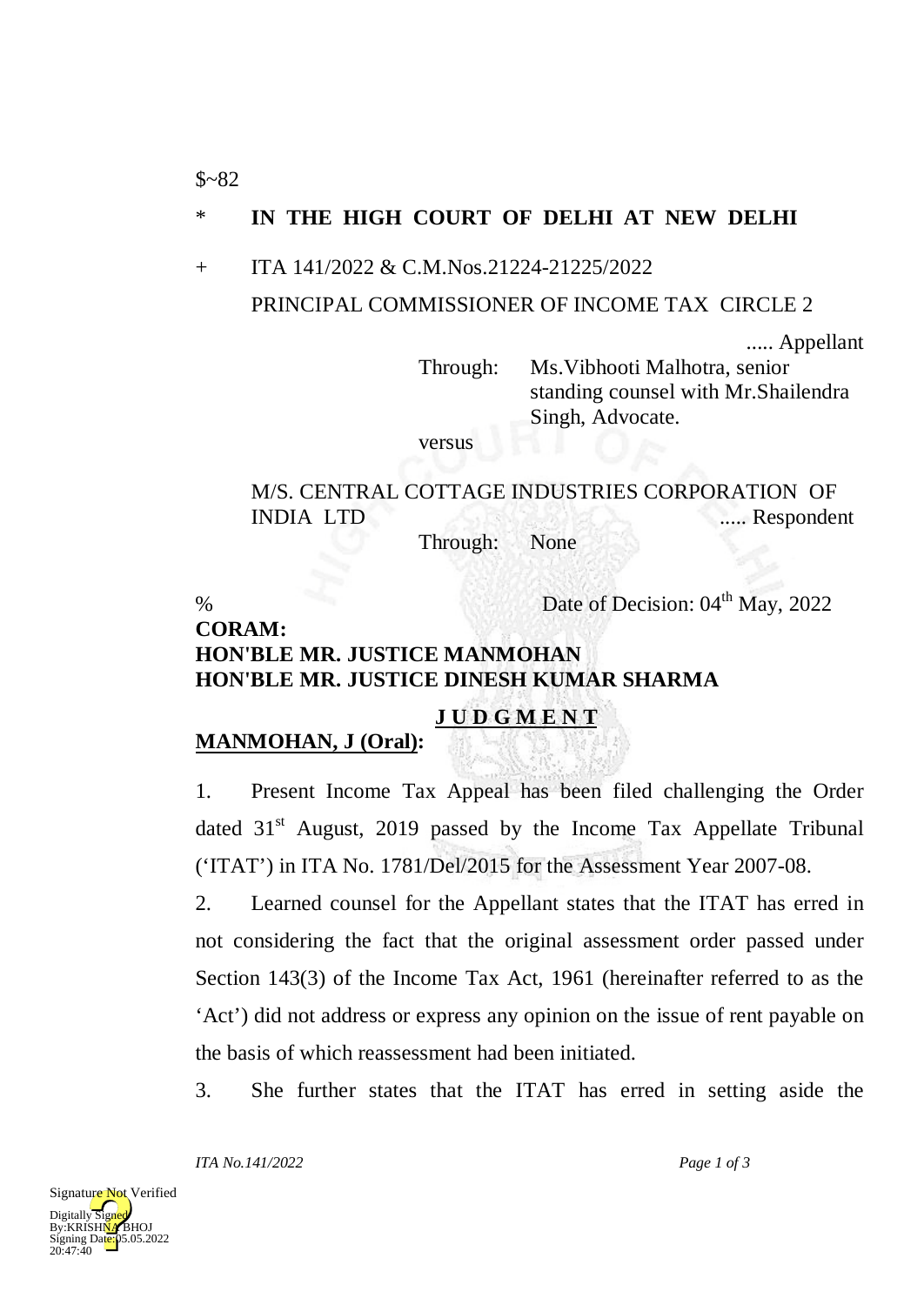impugned assessment proceedings on the ground of change of opinion, even though no opinion had been expressed during scrutiny and, thus, the question of change of opinion did not arise.

4. It is settled law that post  $01<sup>st</sup>$  April, 1989, the Assessing Officer can issue notice for reassessment provided he/she has 'reason to believe' that the income has escaped assessment. However, 'reason to believe' does not mean a mere change of opinion as the Assessing Officer has no power to review but he/she has the only power to re-assess.

5. The Supreme Court in *Commissioner of Income Tax, Delhi vs. Kelvinator of India Limited, (2010) 2 SCC 723* has held that the concept of 'change of opinion' is an in-built test to check abuse of power by the Assessing Officer. It has further held that after  $01<sup>st</sup>$  April, 1989, the Assessing Officer has power to reopen, provided there is tangible material to come to the conclusion that there is escapement of income from assessment.

6. In the present case, during original assessment proceedings, the Assessing Officer had issued notices to the assessee seeking reasons for decline in the gross profit. The Respondent/assessee vide replies dated 22<sup>nd</sup> January, 2009 and 09<sup>th</sup> February, 2009 had stated that decline in gross profit was due to the rent of Mumbai Branch premises and rent of 'A Barracks' and provisions for pay revision.

7. Subsequently, the Assessing Officer had issued notice under Section 154 of the Act on the issue of 'Other Provisions'. The Respondent/assessee, in response to said notice had submitted a break-up of 'Other Provisions', which included the rent of 'A Barracks' of Rs. 4.19 Crores.

8. Keeping in view the aforesaid facts, this Court is of the view that the issue of rent of 'A Barracks' was within the knowledge of the Assessing